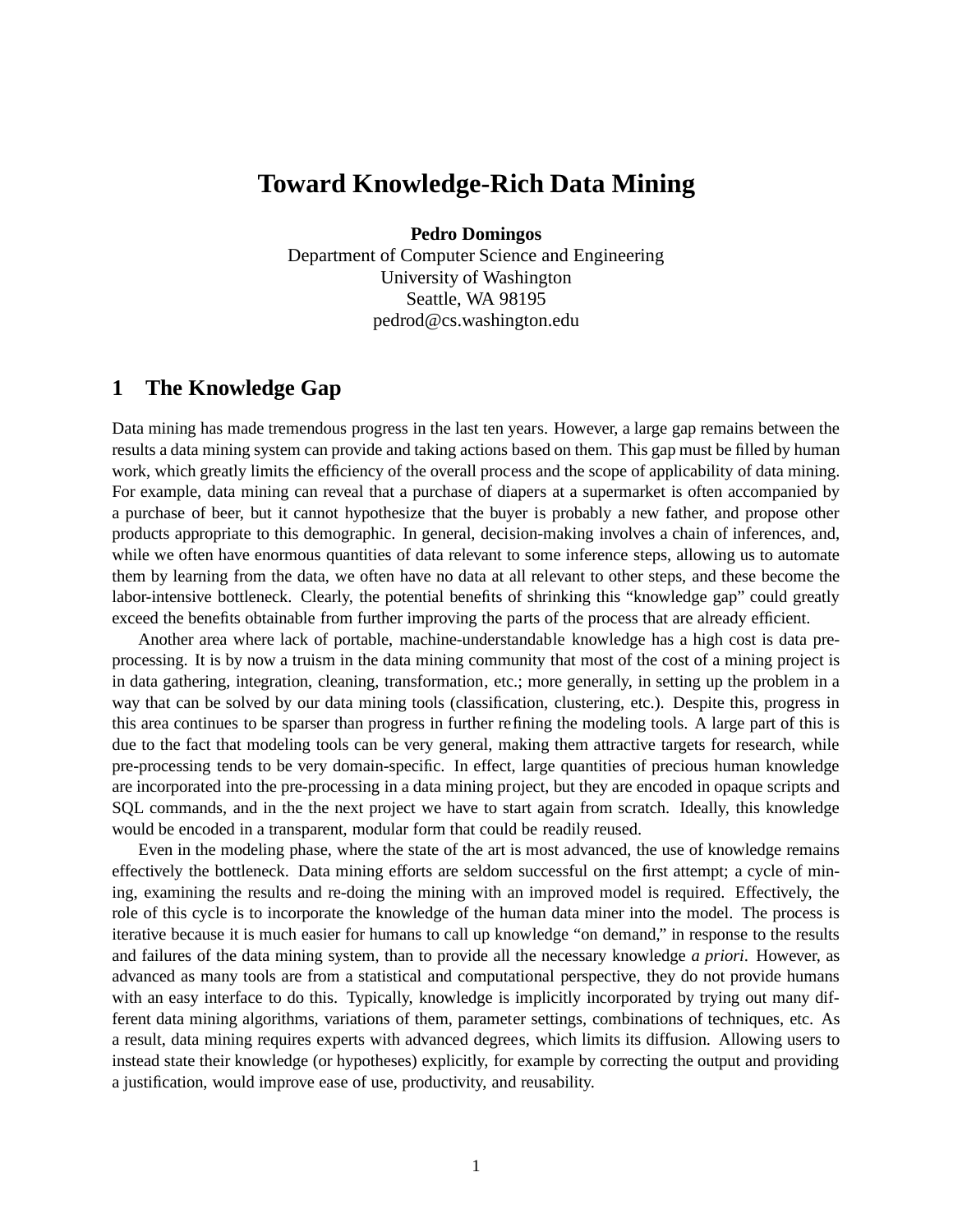In sum, data mining as practiced today is mostly knowledge-poor; current tools do not facilitate the incorporation and reuse of knowledge, and this is perhaps the single greatest barrier to progress. While a number of previous research strands provide promising starting points to address this problem, much remains to be done. At the opposite end of the spectrum from data mining (and preceding it in time), expert systems use *only* manually encoded knowledge. They have not found widespread use because the cost of manually acquiring all the knowledge needed for useful results is too large, and even then the resulting inference is typically too brittle (Scott et al., 1991; Marcus, 1989; Henrion, 1987). Work on knowledgeintensive learning and theory revision seeks to strike a balance between the two, using data to refine an initial knowledge base, but still suffers from using logic as the representation language and the resulting brittleness (e.g., Bergadano and Giordana (1988); Pazzani and Kibler (1992); Ourston and Mooney (1994); Towell and Shavlik (1994)). Work on using knowledge to constrain association rule mining is useful, but limited in scope, as is work on inputting knowledge into the data mining system to discover interesting ways in which the data contradicts it (e.g., Srikant et al. (1997); Padmanabhan and Tuzhilin (1998); see also Section 7.1 in Domingos (1999)).

It is well known that purely empirical induction is impossible; some amount of knowledge must be combined with the data to produce non-trivial results. It is a remarkable fact that very weak knowledge, of the kind implicitly incorporated into standard machine learning algorithms, suffices to obtain useful results in many domains, when combined with substantial human work. But further automating the data mining process requires making it more knowledge-rich. Induction is effectively a way to leverage knowledge into more knowledge. It is a much more powerful lever than deduction, which can only make explicit the knowledge that is already implicitly in the data and knowledge base. But it is still the case that the more and better knowledge we leverage, the more and better knowledge we should be able to obtain as a result. It also follows that we should focus on obtaining the knowledge that gives us the greatest leverage for the least acquisition cost. In particular, the most useful knowledge complements what is easily mined from the available data, rather than repeating it; for example, knowledge relating observed variables to unobserved but important ones, or knowledge that is difficult to construct by greedy search.

At the University of Washington, we have recently begun to develop representations, algorithms and software tools to address this problem. What follows is a brief overview of them, an agenda for further work, and some discussion.

#### **2 Markov Logic**

Knowledge-rich data mining begins with representations that facilitate communication of knowledge between human and computer, and manipulation of knowledge by the computer. Unfortunately, there is a tension between these two desiderata. Languages for human use should be as rich as possible; the ideal language is natural language. But rich languages are difficult and inefficient to process automatically; reliable extraction of knowledge from natural language is beyond the state of the art. Most data mining systems use representations at the level of propositional logic, but this is clearly too limited, requiring extremely cumbersome representation of even simple regularities. (For example, in a domain with  $n$  objects, the statement that a relation is transitive requires  $n^3$  propositions to encode, and does not generalize to domains with different objects.) First-order logic would seem to provide a good compromise: it is expressive enough to compactly represent much of what can be said in natural language, inference in it is a well-researched subject, and it is the basis for most expert systems, theory revision systems, and inductive logic programming. Unfortunately, it is too brittle. Knowledge, both hand-coded and mined from data, is imperfect, uncertain, and often contradictory; first-order logic is incompatible with all of these. Clearly, at a minimum we require a combination of the expressiveness of first-order logic with the robustness of probabilistic representations like Bayesian networks and Markov networks.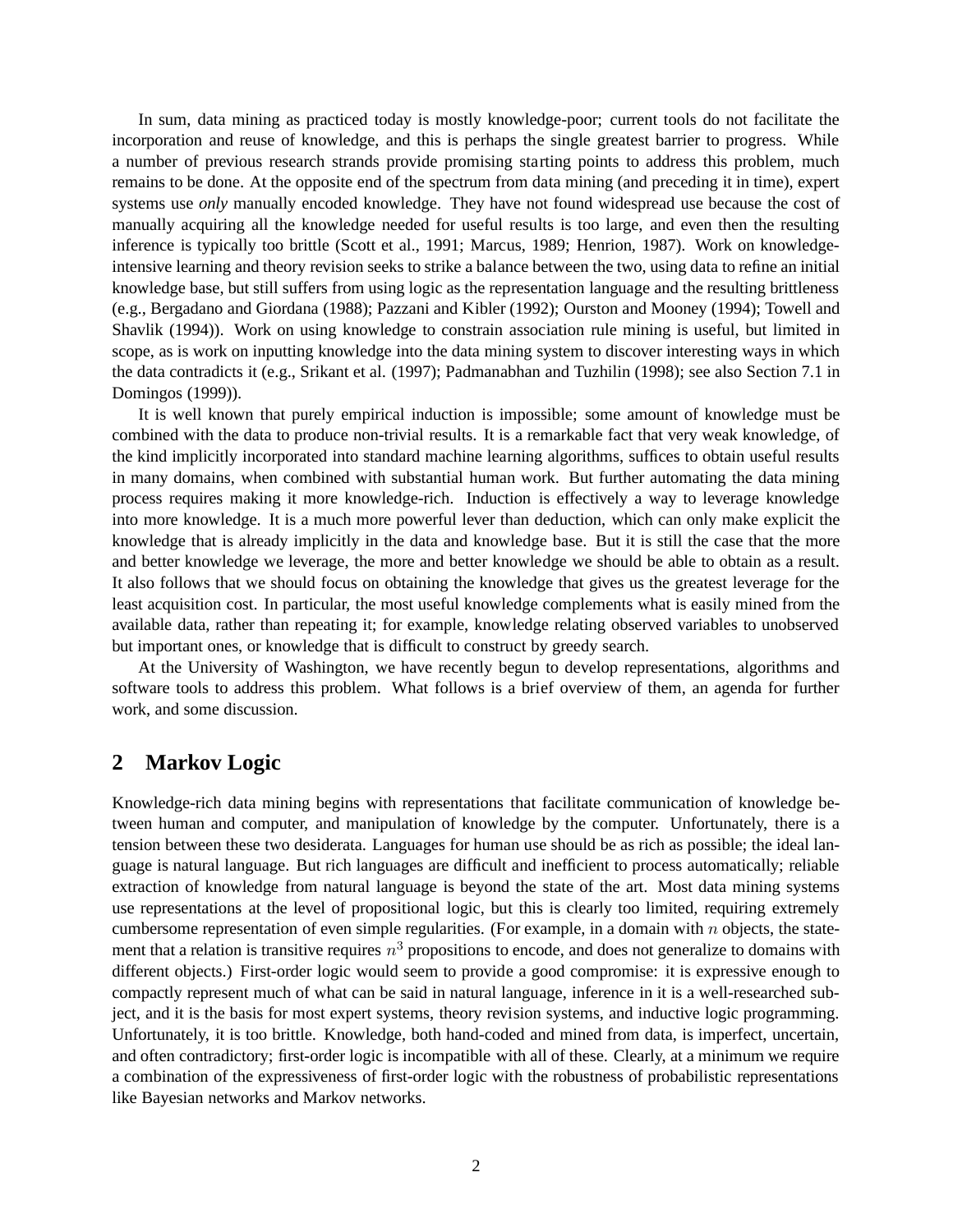

Figure 1: Markov network obtained by applying the formulas  $\forall x$  Smokes(x)  $\Rightarrow$  Cancer(x) and  $\forall x \forall y$  Friends $(x, y) \Rightarrow (\text{Smokes}(x) \Leftrightarrow \text{Smokes}(y))$  to the constants Anna(A) and Bob(B).

While combining logic and probability is a subject with a long history, it is only recently that practical realizations of this have begun to appear (e.g., Wellman et al. (1992); Muggleton (1996); Kersting and De Raedt (2001); Friedman et al. (1999); Taskar et al. (2002), etc.). One of the most powerful approaches to date is Markov logic, a simple but general combination of first-order logic and Markov networks (Domingos et al., 2006). A first-order knowledge base can be viewed as a set of hard constraints on the possible states of the world: if a state violates even one formula, it has zero probability. The basic idea in Markov logic is to soften these constraints: when a world violates one formula it is less probable, but not impossible. The fewer formulas a world violates, the more probable it is. Each formula has an associated weight that reflects its strength as a constraint: the higher the weight, the less likely is a state that violates the formula, other things being equal.

Thus, syntactically, Markov logic is simply first-order logic with a weight attached to each formula. Semantically, it can be viewed as a template for constructing Markov networks.<sup>1</sup> In a Markov network, the probability of a state is a normalized exponentiated weighted sum of features of the state:

$$
P(X=x) = \frac{1}{Z} \exp\left(\sum_{i} w_i f_i(x)\right)
$$
 (1)

Together with a set of constants representing objects in the domain, a set of formulas in Markov logic defines a Markov network over Boolean variables. Each possible grounding of each predicate appearing in the formulas is one such variable, and each possible grounding of each formula (or clause) is a feature (with value 1 if the ground clause is true in the state, and 0 otherwise). The weight of a feature is the weight of the formula that originated it. For example, the formulas  $\forall x$  Smokes $(x) \Rightarrow$  Cancer $(x)$  (smoking causes cancer) and  $\forall x \forall y$  Friends $(x, y) \Rightarrow (\text{Smokes}(x) \Leftrightarrow \text{Smokes}(y))$  (friends have similar smoking habits) applied to the constants Anna and Bob (or A and B for short) yield the Markov network in Figure 1. Its features include  $Smokes(Anna) \Rightarrow Cancer(Anna), etc. Two nodes have an arc between them (and thus depend directly$ on each other) if the corresponding predicates appear together in some formula. Notice that, although the two formulas above are false as universally quantified logical statements, as weighted features of a Markov network they capture valid statistical regularities, and in fact represent a standard social network model.

We have developed a series of efficient algorithms for inference and learning in Markov logic. These algorithms build on the state of the art in satisfiability testing, Markov chain Monte Carlo, inductive logic

<sup>1</sup>Markov networks are also known as, or closely related to, Markov random fields, maximum entropy models, Gibbs distributions, exponential models, and log-linear models; and they have Boltzmann machines, conditional random fields, and logistic regression as special cases.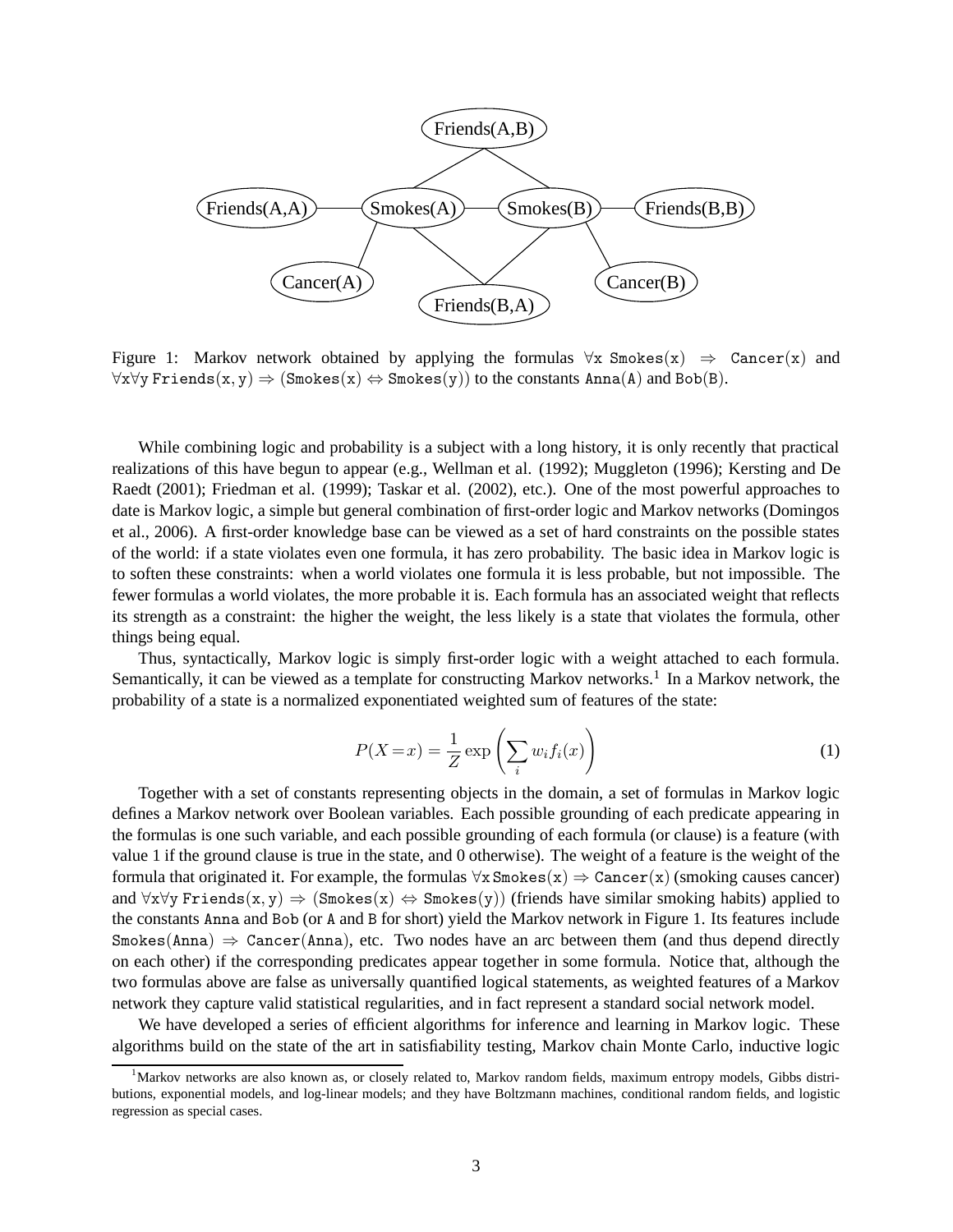programming, and numeric optimization. Further details can be found in Domingos et al. (2006). Implementations of the algorithms are available in the open-source Alchemy package (Kok et al., 2006).

We have successfully used Alchemy for knowledge-rich data mining in a number of domains (Domingos et al., 2006). Typically, the process begins by writing down formulas representing known or hypothesized regularities in the domain. We have both encoded knowledge directly in logic and manually converted to logic knowledge contributed by others in natural language. Unlike in a conventional knowledge base, these formulas need not be always true or consistent with each other; to be useful, it suffices that they capture some of the dependency structure of the domain. In fact, many commonly used statistical models are easily represented as simple formulas in Markov logic, which both makes explicit the assumptions they encode and facilitates combining them with further knowledge. Weights can be hand-coded, learned from data, or a combination of the two. Similarly, formulas can be revised by hand, automatically, or both. Alchemy can also be used to perform data integration, by introducing the equality predicate and related axioms. In our experience, the use of Alchemy greatly increases the speed with which data mining applications can be developed.

### **3 An Agenda for Knowledge-Rich Data Mining**

Markov logic and Alchemy form a starting point for a more knowledge-rich approach to data mining. Here we sketch what such an approach might look like, and some of the research issues involved.

- **Acquiring knowledge.** If we accept the premise that starting from explicitly formulated knowledge is useful for data mining, acquiring this knowledge becomes an important goal. We envisage this being pursued in multiple ways:
	- **By direct input.** Much knowledge can be acquired by direct entry by members of the relevant organization, the scientific community, or Web users at large. In turn, this knowledge can be vetted, applied and refined by further members of the community. The success of knowledge-sharing Web sites shows the extent to which this is possible, and facilitated by the Internet; the key going forward is to obtain knowledge in more structured form than is typical today. This can be done in a range of ways, from interfaces that directly translate their input into logic, to near-natural language with restricted vocabulary and grammar, to a more-knowledgeable subset of contributors codifying the contributions of others.
	- **By extraction from text and the Web.** While text mining has long been a focus of research, text has generally been treated as purely a source of raw, low-level data. However, text is also an excellent direct source of knowledge at all levels of generality. While extracting knowledge from (say) textbooks and manuals is a difficult problem, Markov logic makes it a more realistic prospect, because it allows knowledge to be noisy and imperfect. We are beginning to work on this problem.
	- **By use.** Many opportunities for acquiring knowledge arise once the mined knowledge is deployed. The users in the field routinely notice what it does wrong, how it could be corrected, and what knowledge is missing. Unfortunately, today there is generally no simple process by which these insights can be systematically incorporated into the knowledge base, and as a result they are often lost. This can be overcome by having data mining systems that are always online, continually incorporating not only new data but also new hypotheses, for example in the form of Markov logic formulas that explain a mistake made by the system.
- **Refining knowledge.** The core of knowledge-rich data mining is providing a richer interface between the data mining system and its users. By allowing the user to explicitly make new statements or modify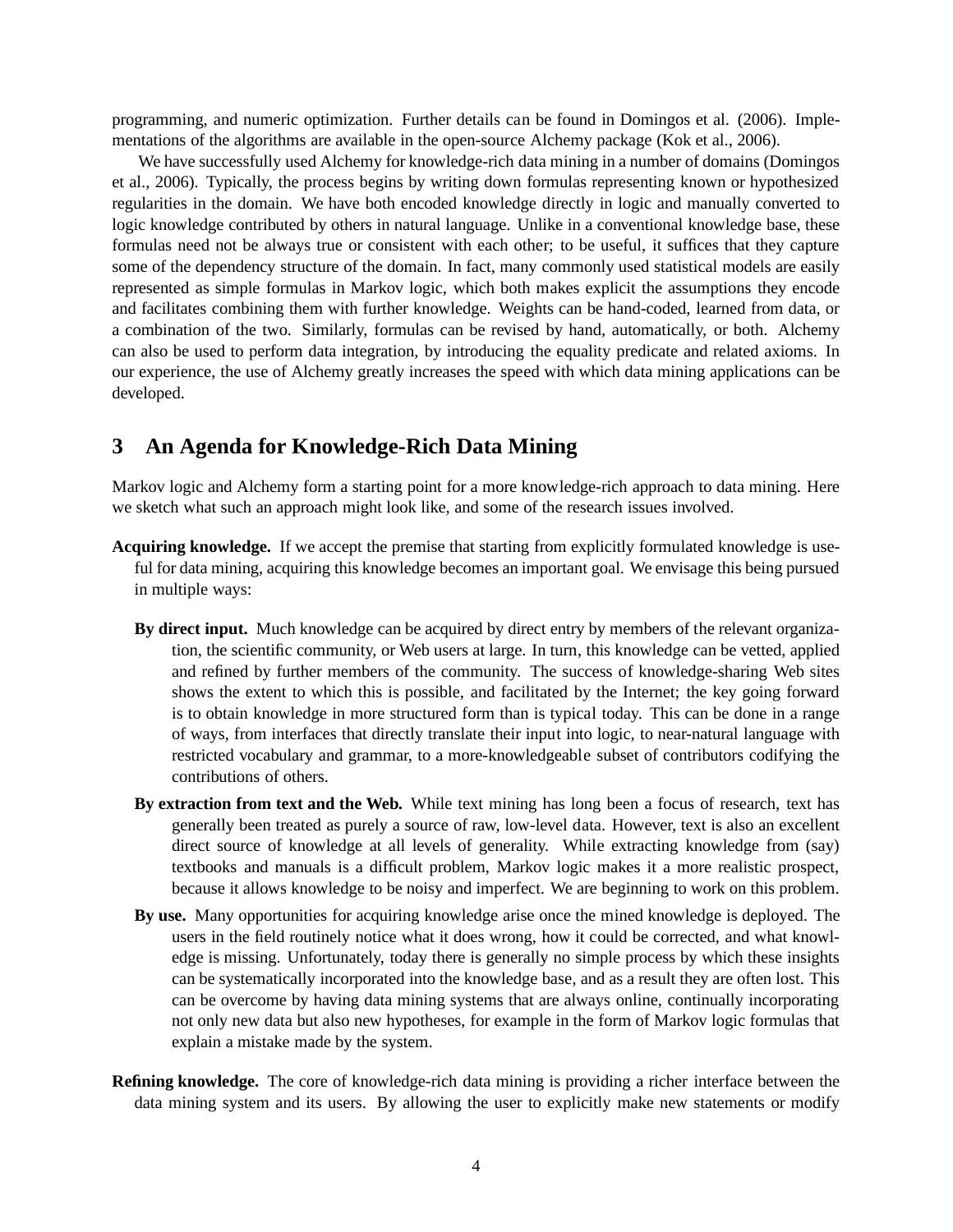previous ones in response to the results of mining, we can reduce the number of mine-refine loops required to reach good results, and reach better results in less time. Further, by allowing the user to easily reformulate, consolidate and trim the results of mining, these can be better integrated with the existing knowledge, and made more stable, robust, and portable.

**Reusing knowledge.** Data mining projects today are typically standalone; the results of a project are never reused, and each new project starts from scratch (modulo experience and perhaps some supporting code). This significantly limits the depth and breadth of knowledge that can be acquired. One of our goals with Alchemy is to support the development of reusable knowledge bases in Markov logic. Given such a repository, the first step of a data mining project becomes the selection of relevant knowledge. This may be used as is or manually refined. A new knowledge base is initiated by writing down plausible hypotheses about the new domain. The core process of inducing new knowledge for the task can now start from a much stronger base. Formula weights and structure for the supporting knowledge bases may be adjusted based on data from the new task. Over time, more knowledge becomes available, and existing knowledge is refined and specialized to different (sub)domains.

## **4 Objections**

A number of objections can be raised to the notion that knowledge-rich data mining is necessary or useful. This section briefly addresses the main ones.

- **With enough data, you don't need knowledge.** The amount of data required to sample an instance space with constant density increases exponentially with its dimensionality. Thus, in the high-dimensional problems that are the main focus of data mining, the asymptote in the learning curve may not be reached even with extremely large quantities of data. Even if sufficient data is available, the computational cost of exploiting it will often be too high. In particular, there is a trade-off between fast, greedy search, which is limited in the patterns it can discover, and more exhaustive search, which is typically too expensive. The use of knowledge helps overcome this tradeoff, by focusing the search in promising areas and providing component patterns that would be difficult to find greedily. Most of all, as mentioned earlier, in many applications the data available only covers some parts of the inference chain from evidence to actions, and the only alternative to incorporating knowledge is human intervention.
- **Knowledge-rich data mining doesn't scale.** If knowledge is used to constrain the search for new patterns, it increases rather than reduces the scalability of learning. While inference in a language that combines first-order logic and probability can be expensive, state-of-the-art satisfiability solvers like the one used in Alchemy can solve hard problems with hundreds of thousands to millions of variables in minutes. Weighted satisfiability testing performs probabilistic inference (finding the most likely state given evidence) no less efficiently than the purely logical case (and potentially more, if some previously hard constraints are softened). In many cases, the knowledge relevant to a specific problem is a small subset of the knowledge available, and the problem can be divided into retrieving this knowledge, which can be done in linear time, and using it, where the higher cost of inference is incurred. While there is much work to do in further scaling inference and learning in languages like Markov logic, the state of the art is already sufficient for many applications.
- **We'll never be able to acquire enough knowledge.** The goal of knowledge-rich data mining is not to provide *a priori* all the knowledge that might be required to preprocess data, interpret and refine results, turn them into actions, etc. Rather, it is to support a feedback loop by which a small amount of initial knowledge can be bootstrapped into more knowledge by mining, which can in turn be complemented by more human-supplied knowledge to allow further mining, etc. Neither pure manual acquisition nor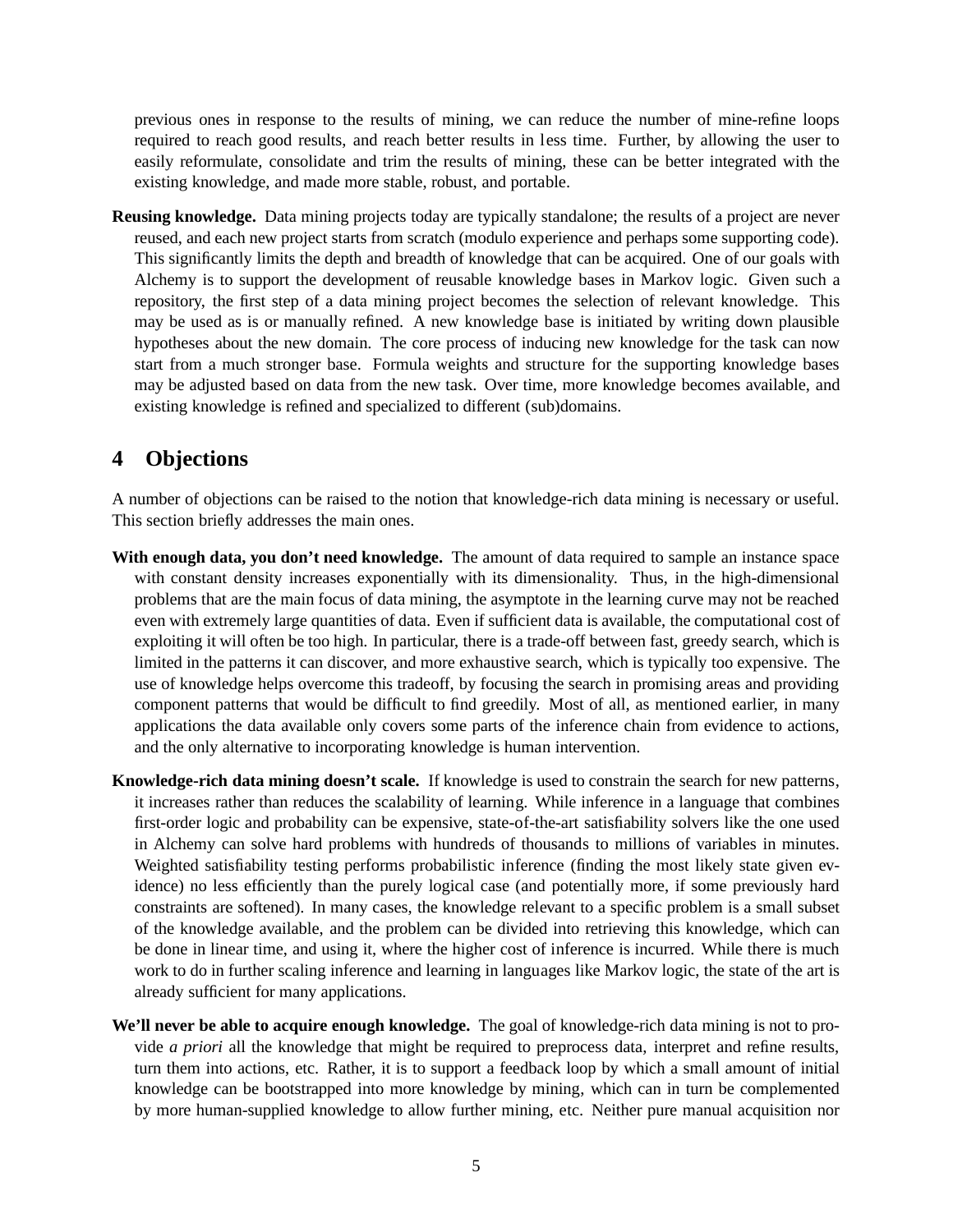purely empirical induction suffice to obtain all the knowledge required for decision-making in complex domains. Rather, a fine-grained, iterative combination of the two offers the best chances of success.

**Some knowledge is hard to make explicit.** Humans can perform many tasks without being able to explain how they do it, and in many cases data mining can learn to perform them by observing the human's input-output behavior. However, even in this case there is often much relevant knowledge that can be easily stated explicitly, and will greatly help the data mining process. For example, digit recognition is greatly facilitated by explicitly incorporating our knowledge that digits are invariant to translation and scaling, instead of requiring the system to learn this at the same time it learns the digits' structure. Also, even when humans have difficulty explaining how they perform a task in general, they often find it quite easy to correct mistakes in specific instances, and to explain what went wrong. Incorporating this advice and generalizing it can greatly aid learning.

### **5 Conclusion**

We can envisage a time when knowledge-rich data mining is the rule rather than the exception. Instead of each new data mining project starting from scratch, it will build on the large repository of knowledge accumulated by previous projects and by direct acquisition from humans. Because of the knowledge it can draw on, a data mining system will be able to discover deeper patterns, and directly connect them to the actions that should result. The new knowledge discovered will in turn be added to the repository, providing a better starting point for future data mining efforts.

#### **References**

- Bergadano, F., & Giordana, A. (1988). A knowledge-intensive approach to concept induction. *Proceedings of the Fifth International Conference on Machine Learning* (pp. 305–317). Ann Arbor, MI: Morgan Kaufmann.
- Domingos, P. (1999). The role of Occam's razor in knowledge discovery. *Data Mining and Knowledge Discovery*, *3*, 409–425.
- Domingos, P., Kok, S., Poon, H., Richardson, M., & Singla, P. (2006). Unifying logical and statistical AI. *Proceedings of the Twenty-First National Conference on Artificial Intelligence* (pp. 2–7). Boston, MA: AAAI Press.
- Friedman, N., Getoor, L., Koller, D., & Pfeffer, A. (1999). Learning probabilistic relational models. *Proceedings of the Sixteenth International Joint Conference on Artificial Intelligence* (pp. 1300–1307). Stockholm, Sweden: Morgan Kaufmann.
- Henrion, M. (1987). Some practical issues in constructing belief networks. *Proceedings of the Third Conference on Uncertainty in Artificial Intelligence* (pp. 161–173). New York, NY: Elsevier.
- Kersting, K., & De Raedt, L. (2001). Towards combining inductive logic programming with Bayesian networks. *Proceedings of the Eleventh International Conference on Inductive Logic Programming* (pp. 118–131). Strasbourg, France: Springer.
- Kok, S., Sumner, M., Richardson, M., Singla, P., Poon, H., & Domingos, P. (2006). *The Alchemy system for statistical relational AI* (Technical Report). Department of Computer Science and Engineering, University of Washington, Seattle, WA. http://alchemy.cs.washington.edu.
- Marcus, S. (1989). Special issue on knowledge acquisition. *Machine Learning*, *4*.